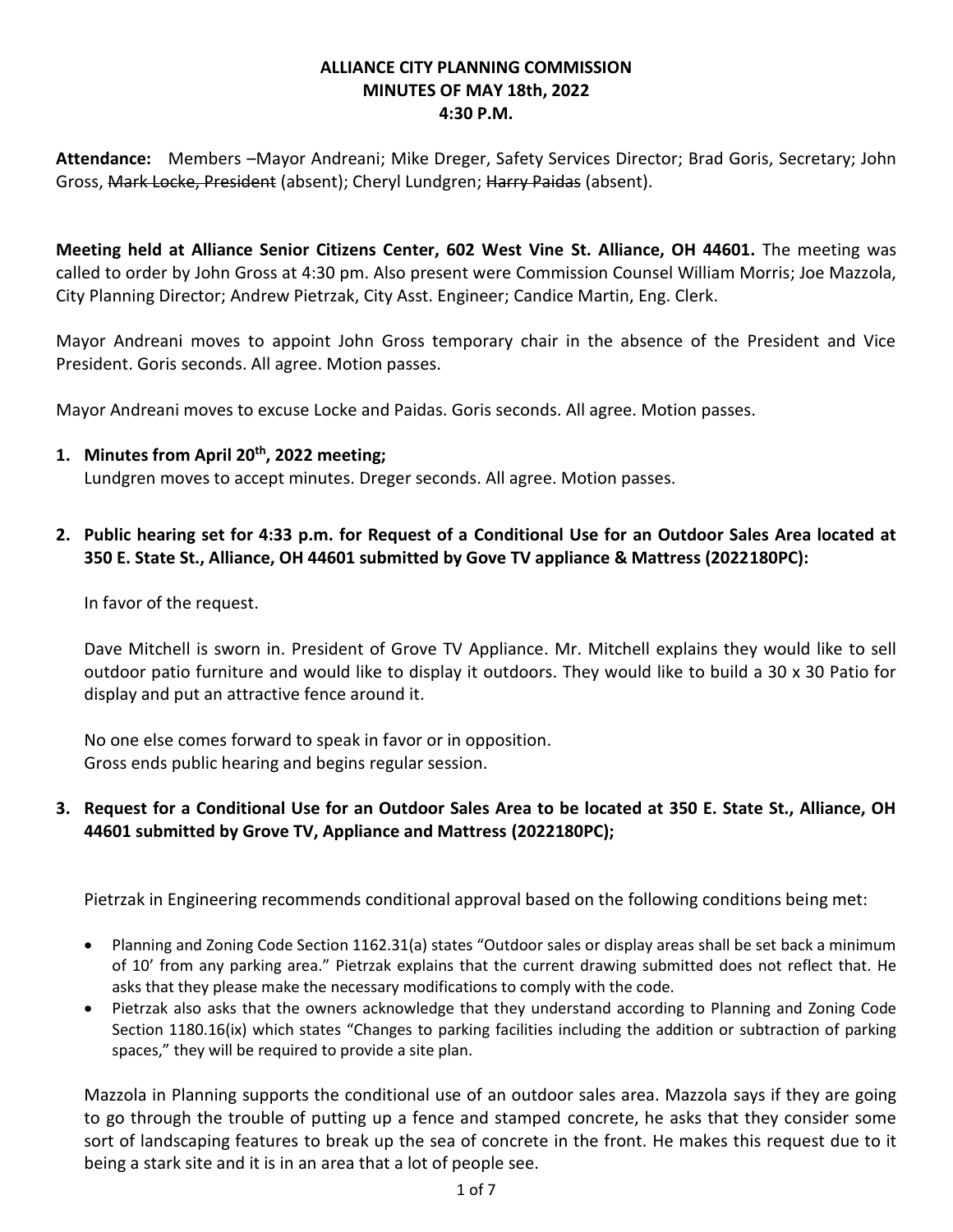Lundgren agrees with Mazzola that it would be nice to see additional landscaping.

Dreger wanted to make sure that Mr. Mitchell understood that with the engineer's comment means he will lose 2 parking spots.

Mr. Mitchell responds yes, but he is unsure what they need to do.

Dreger replies that they need 10 ft. separation where there is parking so that will roughly be a stall on either side.

Mr. Mitchell says they have plenty of parking. He asks what they should do. Dreger replies just don't park there.

Mr. Mitchell suggests painting it off.

Dreger says it is a buffer for the cars and required for the code and should be part of the motion.

Goris mentions that greenery would compliment the patio setting maybe in the areas where they are losing parking. That is just a suggestion. A full site plan he assumes could be waived by vote. Goris consults Mr. Morris.

Mr. Morris replies yes.

Goris says that he moves to waive the requirement of a full site plan based on what has been provided and hopes he seriously considers adding some landscaping to his plans. Lundgren seconds. All agree. Motion passes.

Mayor Andreani moves to recommend conditional approval for the outdoor sales area outlined by the condition of the engineer. Dreger seconds. All agree. Motion passes.

# **4. Site Plan Review for Rockhill Elementary Soccer Field located at 2400 S. Rockhill Ave., Alliance, OH 44601 submitted by Architectural Vision Group (2022201PC);**

Syed Abbas is sworn in. Architectural Vision Group (AVGL). Marie Dowling is sworn in. Ms. Dowling is a landscape architect with Bahnke Landscape Architecture Cleveland, OH and did the site plan for this project. Ms. Dowling explains the field is currently a soccer field and they are just changing to synthetic turf. It is essentially staying in its current location. Storm water will go into the chambers to be held back underground. They are trying to keep neighboring water off of the field so they have a small swale picking up water around the field. With synthetic turf they try to keep water off the field so they pick up the water around the field and they will be taking it to the north side.

Thomas Weiss is sworn in. Civil Engineer with AVGL. He explains that they are doing the underground stormwater management to treat runoff quantities and quality in accordance with the Ohio EPA and Stark County Soil and Water. It is an underground system with big half pipes with a gravel bed at the bottom. It works like a traditional dry pond except it follows a couple other things required to meet the water quality. The district requested it all be underground that way it is away from children that could play in it. It does meet the runoff requirements.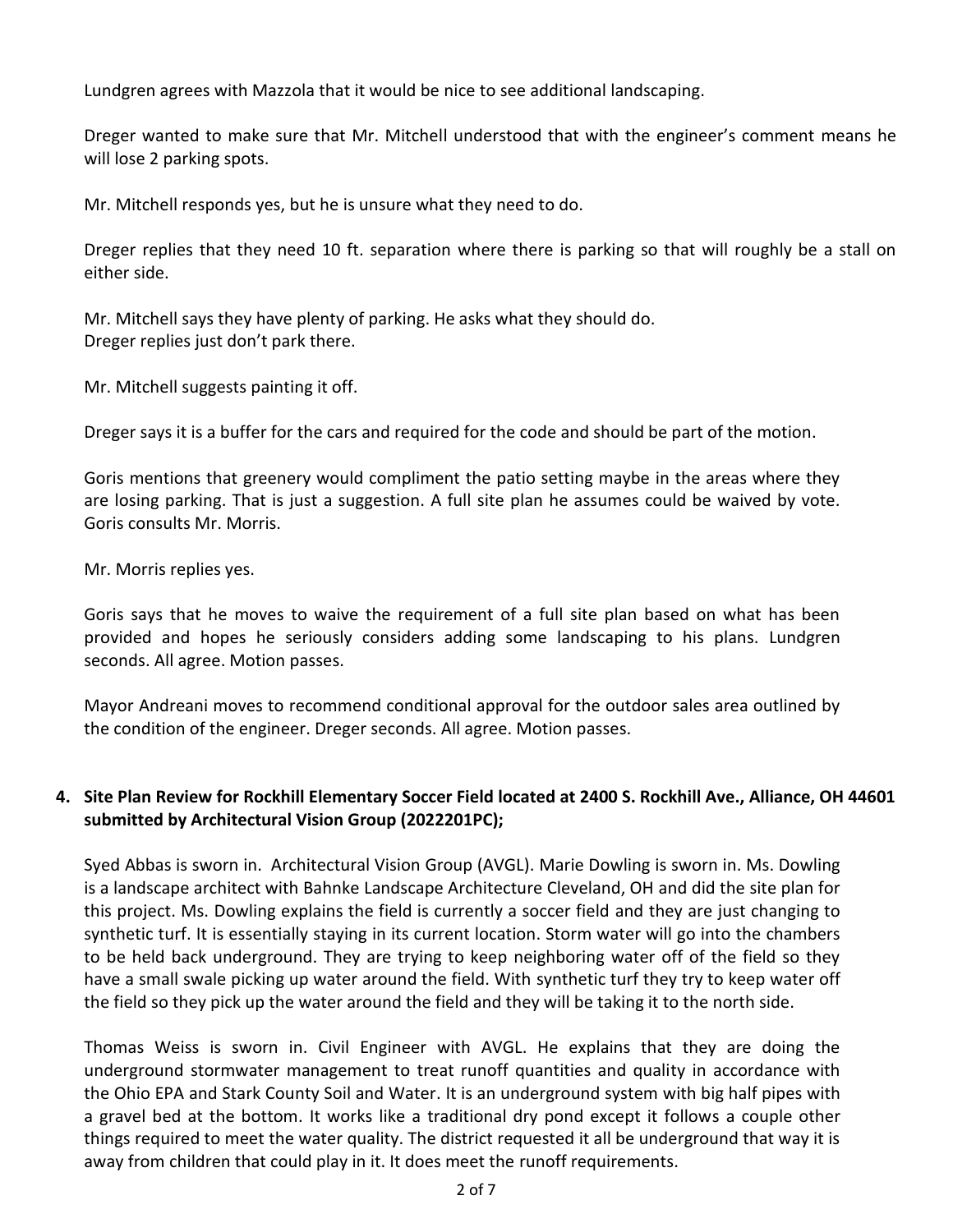Ms. Dowling further states that the fencing, bleachers, and players benches all stay the same. No changes.

Pietrzak in Engineering recommends conditional approval based on the following conditions being met:

- Site plans must be referenced to the Alliance Mapping System.
- He requests they please label the site's and adjacent properties' parcel numbers, zoning category and owner's names.
- He also requests they please remove all notes that refer to Summit County, ODOT, etc. and replace all erroneous notes with "City of Alliance."

Mazzola in Planning recommends approval.

Dreger asks their Civil if anything will occur on the South end of this that would change the grades and have they looked to make sure they will be collecting everything because that is an area of frequent concern for the property owners that abut on the South property line.

Mr. Weiss explains there are no grade changes outside of the existing fence surrounding the stadium. There is nothing that would affect the Southern property owners.

Dreger asks if they are doing anything that would increase the grade on the school's property.

Mr. Weiss replies no. He explains that the way the storm water works for the field is that all of it infiltrates straight through the turf.

Dreger explains he is more concerned that there is nothing to impede water because the site flows South to North if he remembers correctly. There have been complaints that water is not able to flow from the South to the North from Southern property owners.

Mr. Weiss shows the topographic survey and explains there is just north of the southern property lines a swale the directs water to the West. That will not be disturbed.

Ms. Dowling adds that there will now be more basins to pick up water along that line.

Gross asks about sound system and lighting.

Mr. Abbas replies they are not changing the sound system or the lighting.

Mayor Andreani recommends conditional approval of the elementary soccer field going to permanent turf with the references noted by the City Engineer. Lundgren seconds. All agree. Motion passes.

## **5. Replat Request for Lots 4003, 4011 & 4012 located at 1360 S. Seneca Ave., Alliance, OH 44601 Submitted by Stark Metropolitan Housing Authority & Deibel Surveying (2022212PC);**

Mr. Nathan Minger is sworn in. Mr. Minger is representing Stark County Metropolitan Housing. Mr. Minger explains that one of their unit's property lines (plot #180528) used to go straight down the middle of one of the duplexes. That unit has not been occupied for 5 or 6 years because the foundation is crumbling. It is basically a condemned building. He says that the perfect scenario is that they put the duplex up for sale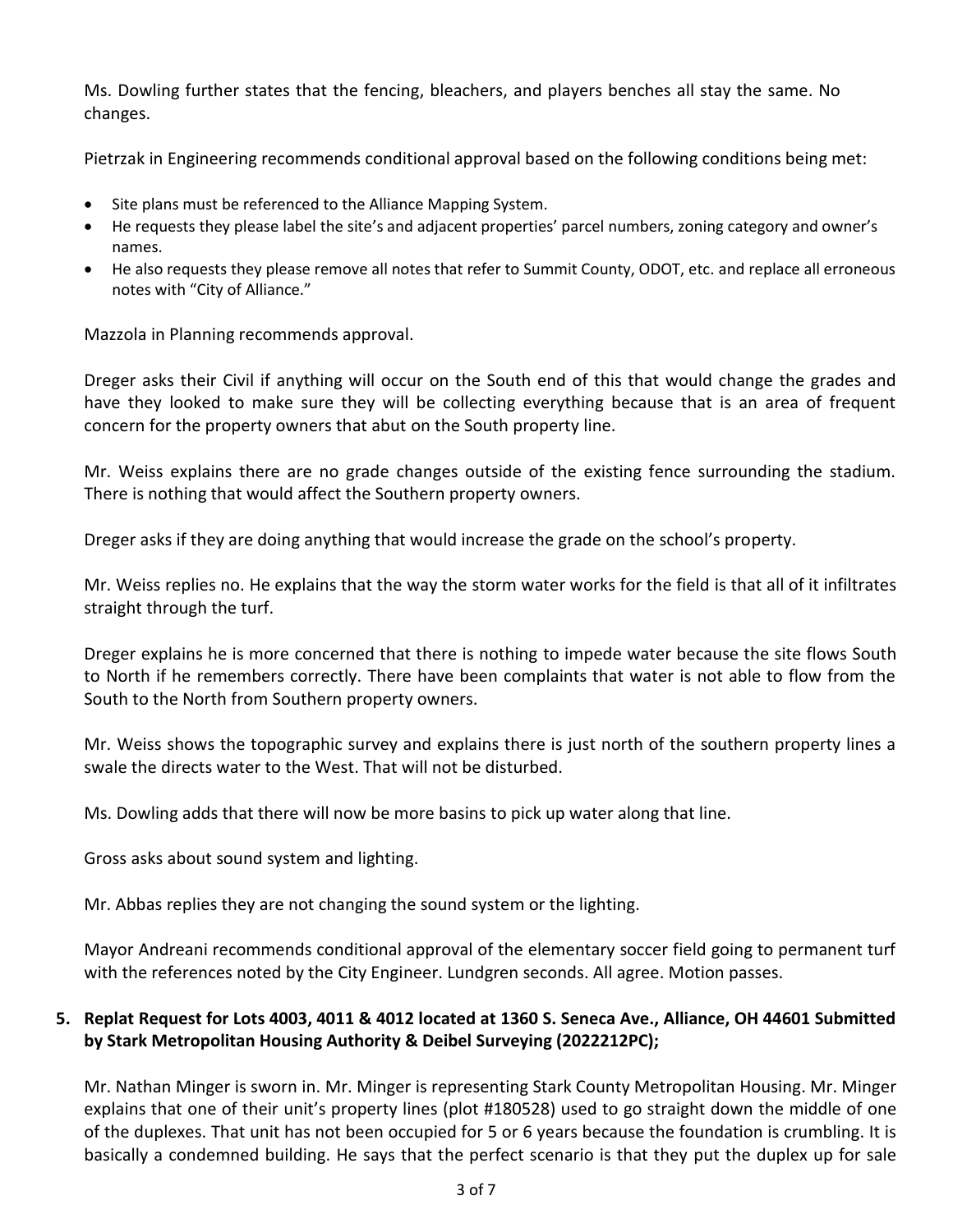and no one buys it. They hope no one buys it because it would cost more money to make it right by code than to just tear it down. Hopefully no one buys it and then they can tear it down and make it green space for the rest of the duplexes that are there. Mr. Minger also mentions they had to replat the parcels because they cannot sell the property with the line going down the middle of it.

Pietrzak in Engineering explains that during their review they found there is a 48'' storm sewer that runs under two of the proposed parcels. A 25' easement will need to be assigned for the storm sewer. He recommends conditional approval.

Mazzola in Planning recommends approval.

Mayor Andreani asks them to clarify if the building to the North will be demolished.

Mr. Minger answers hopefully. They must put it up for sale first by regulations. If someone wanted to, they could invest a lot of money and time installing a new foundation and basically rebuilding it. He doesn't see that happening though. He is hoping that it will just become green space for kids to play on.

Mayor Andreani asks if the two remaining duplexes will remain.

Mr. Minger says there are two on Seneca and two that butt up against it that are on Liberty.

Goris asks about the location of the duplex that will be sold and the location of the storm sewer on the map. (He is shown on the map)

No other questions or comments.

Goris recommends to council the approval of the replat as proposed (conditionally approved). Dreger seconds. All Agree. Motion passes.

# **6. Site Plan Review for a New Warehouse and Shop to be located at 1975 McCrea St., Alliance, OH 44601 submitted by Hettler Engineering (2022217PC);**

- **a. (ii) Type B**
	- **1. Opaque screen height: at least six feet;**
	- **2. Intermittent visual obstruction height: at least 20 ft., measured from the ground; and Buffer width: at least 25 ft. Intermittent visual obstruction height: at least 20 ft. measured from the ground: and**
	- **3. Buffer width: at least 10 ft.**

Mike Hettler is sworn in. 1225 N. Main St., N. Canton, OH. Mr. Hettler explains that he has submitted a new project for Alliance Ventures which will be a new warehouse and shop. The facility will be located on the North side of McCrea St. just West of Sawburg. It will allow the company to keep material, vehicles, and other items in the building so they can service and maintain their rentals and properties they own throughout the City. It will be 104' x 72'. It is a very steep sloping lot that slopes East to West and then drops down into a ravine. They have tried to keep the grading and footprint as small as possible to stay out of the ravine. There is also a flood plain that is shown on the plan. There will be one driveway coming in and it will be gated. There will also be a retention basin to the North side of the property.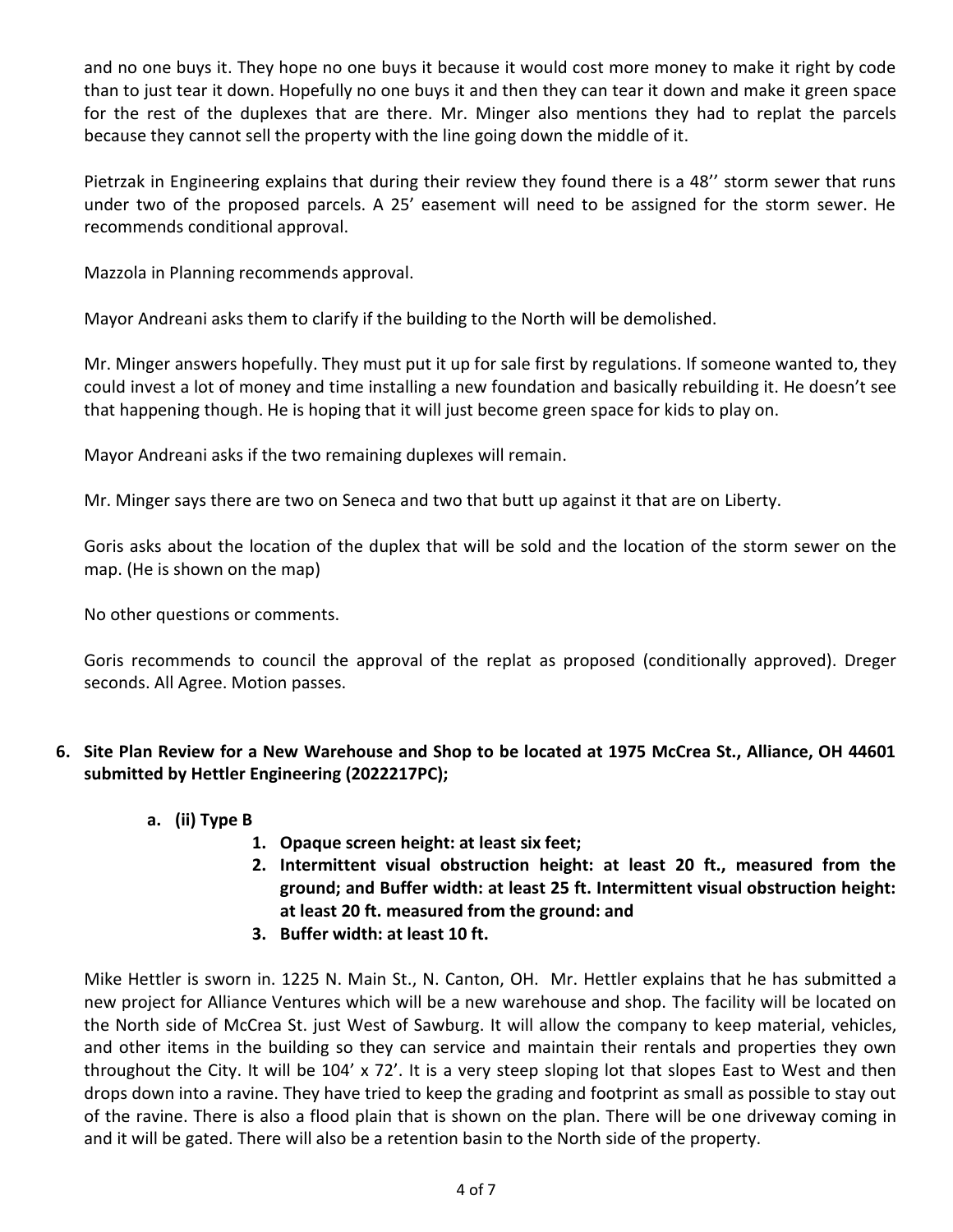Pietrzak in Engineering recommends conditional approval based on the following conditions being met:

- The maximum side slope of the detention basin shall be 3:1 (not 2.5:1 or 2:1 as is shown.)
- Please show the outlet structure and the 15" outlet pipe locations.
- The elevations in the Storm Water Runoff Calculations are different than what is shown on the detail on Page 8. Which elevations are correct?
- Please submit a Landscaping Plan.

Mazzola in Planning recommends approval pending a landscaping plan.

Lundgren also mentions that there is no landscaping plan. She explains that lately this has been happening. It gets passed on to Engineering and there is supposed to be one.

Mr. Hettler responds they will definitely be providing one. They will get it taken care of right way and they are currently working with a landscape architect. He presumes that the landscaping will be along the buffer screen. That will be where the landscaping will be he asks.

Pietrzak responds yes the variance.

Mr. Hettler further says he understands that they do not have approval without it. He is not a landscape architect and has to hire that out.

Dreger asks about the variance they are requesting and why they are requesting one.

Mr. Hettler explains the variance they are requesting is still a fence but they stopped it short of the North property line because this is past their improvements. They plan on leaving it natural back there.

Dreger asks if the screening requirement it is on the West property line.

Mr. Hettler replies no it is along the East property line. The West is industrial, to the East is B-4. It is screening along the East B-4.

Dreger says it is along Sawburg then.

Mr. Hettler says along the Sawburg side, but they are building back. There is a building between Sawburg and themselves.

Dreger asks if this is the old Willliams property and it is being split or has it always been that way.

Mr. Hettler explains it has always been that way. Powers Oil and Gas used to own the property. They did a site plan and turned it in but decided not to construct anything there. It is part of that parcel.

Dreger says it is a variance between what is Williams and the property. Mr. Hettler says yes to the East.

Dreger asks Lundgren if Engineering consults her about the landscaping plan would she be comfortable with that.

Lundgren responds yes she has agreed to this in the past but she is never contacted. Lundgren feels she cannot vote for this without a plan.

Mayor Andreani says that on the East side there is a 10 ft. buffer. He asks if there is a fence that runs down. He says it looks like there is.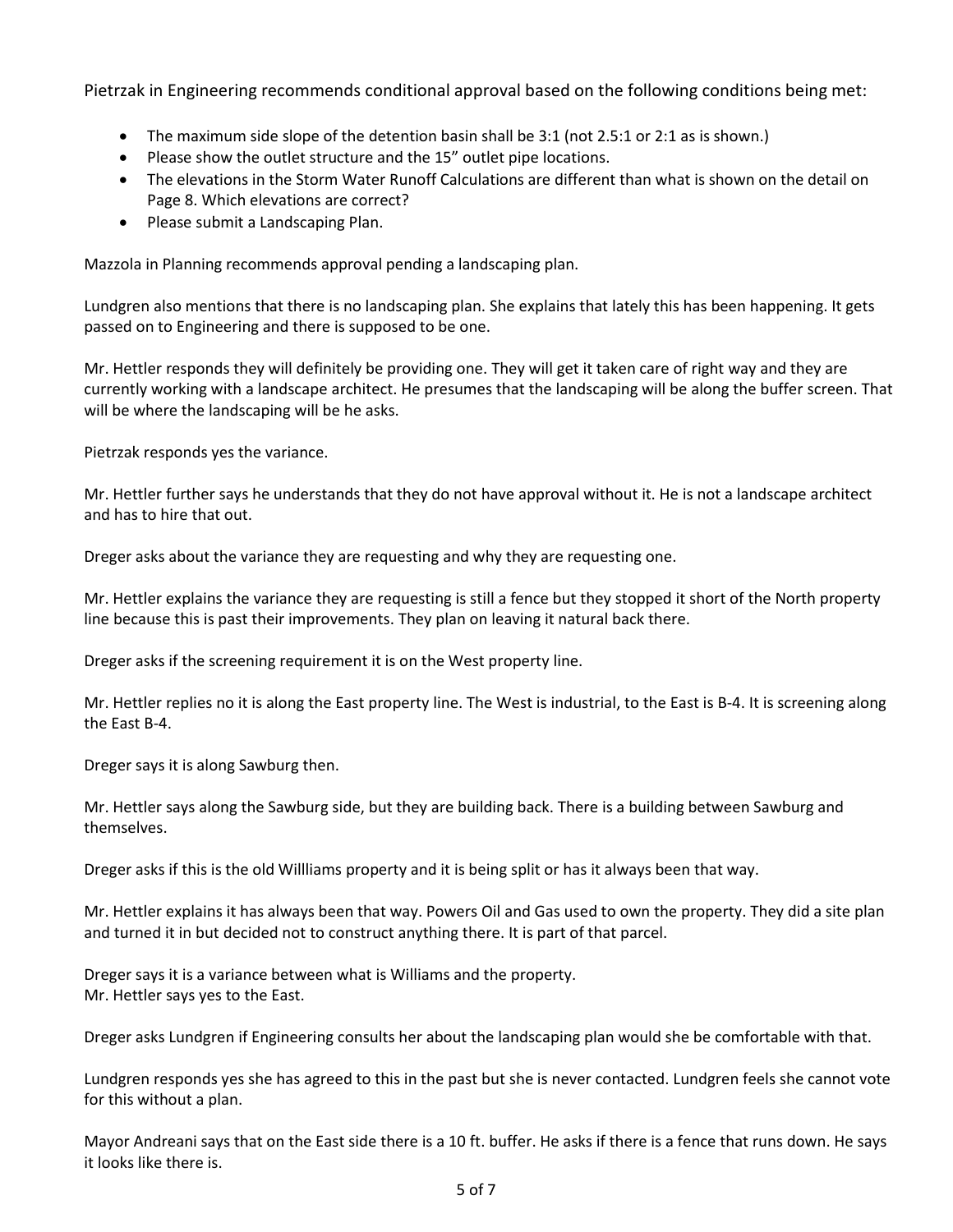Mr. Hettler replies there is a fence 3 ft. West of the East property line that puts it within the 10 ft. buffer. The code now requires as it is written Type B Screening which is 10 ft. so they put the fence 3 ft. in and they shortened it.

Andreani asks if he is going to do landscaping at that buffer.

Mr. Hettler says he believes that is the only place he believes they are supposed to put landscaping. They only have 2 parking spaces and out front is all concrete because that is where vehicles come in and out. There is a 23 ft. wide swath between the East property line and the driveway. They show grass there, but they could do some landscaping.

Goris asks if they have any thoughts to dress up the building at all from a landscaping aspect.

Mr. Hettler answers no there has not been any provisions for landscaping right around the building. Not on the North, South, or East sides. Maybe on the West he is not sure.

Philip Mastroianni is sworn in. Employee with Alliance Ventures. Mr. Mastroianni says in terms of landscaping, the front is all concrete; however, he doesn't see why they can't dress it up with some decorative pots like they have done at other commercial centers that they have. There is only so much that can be done on top of concrete. He sees no reason why they can't add some large shrubs and flowers via some large decorative planters 3 ft. wide or so. He does not see that as a problem. In reference to the East side, the buffers, he doesn't see any reason why they can't put some arborvitae. Mr. Mastroianni further explains the reason for their need to do this building is that currently they take up about 5,000 sq. ft. of the KIA building and that is where their current workshop is located. KIA has been purchased by Taylor KIA out of Youngstown and Taylor KIA is exercising a clause in their lease to take up the entire building to expand the dealership. That means they must vacate their spot in the building. They need to vacate in the next 6 months. They try to dress up all their buildings in terms of landscaping and he doesn't see why the same cannot been done at this building.

Mazzola says that a landscaping plan is an essential element of a site plan review. It needs to be required of every applicant and is necessary for the Commission to give complete consideration to what is being proposed.

Goris says it is on the list of requirements. The only other option might be to approve it conditional on an acceptable landscaping plan. It would have to come back to this body for approval.

Lundgren mentions that is what has been done in the past and we never hear anything.

Andreani asks if we can approve this conditionally, with the caveat that the landscape plan must be brought back before the Commission. Is that an option?

Lundgren says we have been lax in requiring landscaping plans at the time of submission and it has set a precedent.

Goris believes that flexibility should be given to Hettler because of his company's long-standing history with the City.

Mr. Hettler states that it seems like the landscaping plan is always last, but it is on his list and stays there. He has sent this out to his landscape designer, and they should have the plans in next week. He takes this seriously. He knows the importance to the City. Mr. Hettler says they are not trying to get out of any requirements. Sometimes things just get behind. They have to lay out the building, get everything set, then they have the landscaper come in and make suggestions on what to revise or change to make things better.

Gross states that he goes back over 30 years on Planning Commission, and it has always been difficult to get a simple landscape plan. Gross further states that our Commission is familiar with Mr. Hettler's company, and we do not doubt his good intentions. He believes this is a matter of following the list of required elements. These elements help the Commission determine whether this plan fits with the improvement and the property owners and the City itself. He suggests we conditionally approve this site plan or variance for a period of 30 days. If the variance is not